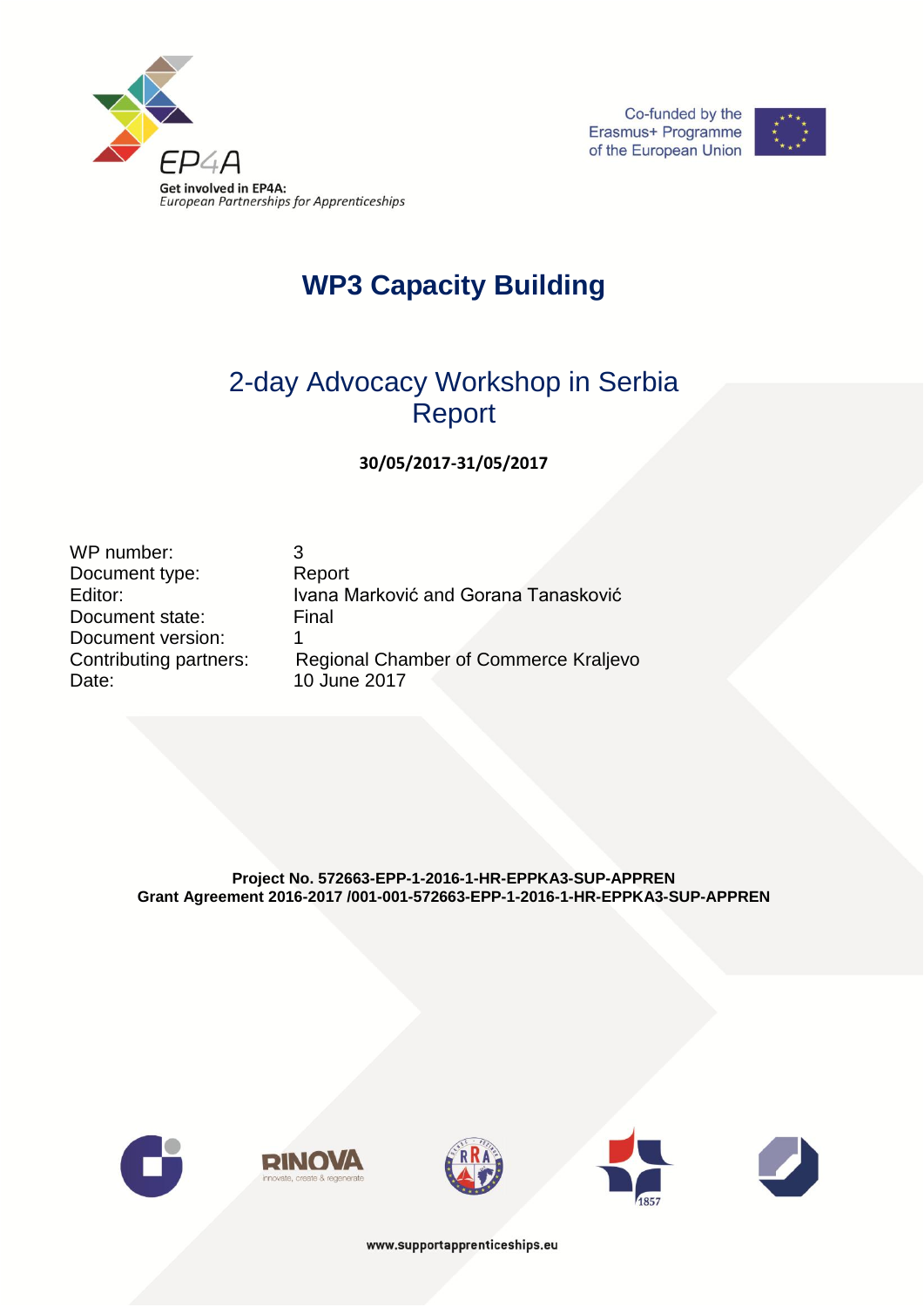

Co-funded by the Erasmus+ Programme of the European Union



## **2-day Advocacy training – Partners feedback Report May 2017**

| <b>Partner</b>                 | Serbian Chamber of Commerce - Regional Chamber of Commerce<br>Kraljevo |
|--------------------------------|------------------------------------------------------------------------|
|                                |                                                                        |
| <b>Country</b>                 | Serbia                                                                 |
| <b>Advocacy training dates</b> | 30/05/2017-31/05/2017                                                  |
| <b>Number of participants</b>  | 15                                                                     |
| <b>Participant's profiles</b>  | Members of the Project Team of the Kraljevo Chamber, employees         |
|                                | in the chamber system of the SCC, high-school teachers at schools      |
|                                | where students are educated under the dual education model             |

**A two-day workshop on negotiation and public advocacy within the EP4A project: European Partnerships for Apprenticeships was organized with the aim to enable participants to communicate effectively with businessmen and other strategic partners who are participants in the implementation of dual education.** The training methodology included interaction, case studies, theory, case studies, tests, exercises.

The participants in the training learned what attitude to take before businessmen and other participants in the process of implementing dual education. Also, they were introduced to the concept of negotiating on the basis of interest, i.e. integrative negotiation, which implies that negotiations take place on the basis of interests rather than on the basis of positions.

The outcomes of the training are in accordance with the previously defined training goals, which are: mastering the basic concepts, concepts and techniques of negotiation and communication; Preparing for negotiation and achieving maximum value for all participants; Analysis and review of benefits for all participants in the dual education project; Establishing and building long-term and quality relationships with strategic partners; Mastering techniques of asking questions and active (empathy) listening.

The achievements of the training are just the benefits that the participants have received: the effectiveness of communication with strategic partners; Mastering the skill of expression, acting and understanding; More efficient conducting of talks and negotiations; More efficient use of capacities, resources, information on opportunities and opportunities; Easier to find strategic partners, establish contact and trust; More efficient use of questions and listening techniques to identify the interests and needs of strategic partners; Mastering concrete techniques and tactics in the field of negotiation, communication, lobbying and public advocacy in order to establish cooperation with strategic partners; Increase the success of conversations with strategic partners; Successful responding to the comments of strategic partners; Getting recommendations.

The result of the training is increased awareness of the benefits of dual education, analysis of the benefits for all participants in dual education, analysis of access to potential strategic partners or business people, the ability of the participants to effectively conduct talks with businessmen with a view to engaging in the process of dual education.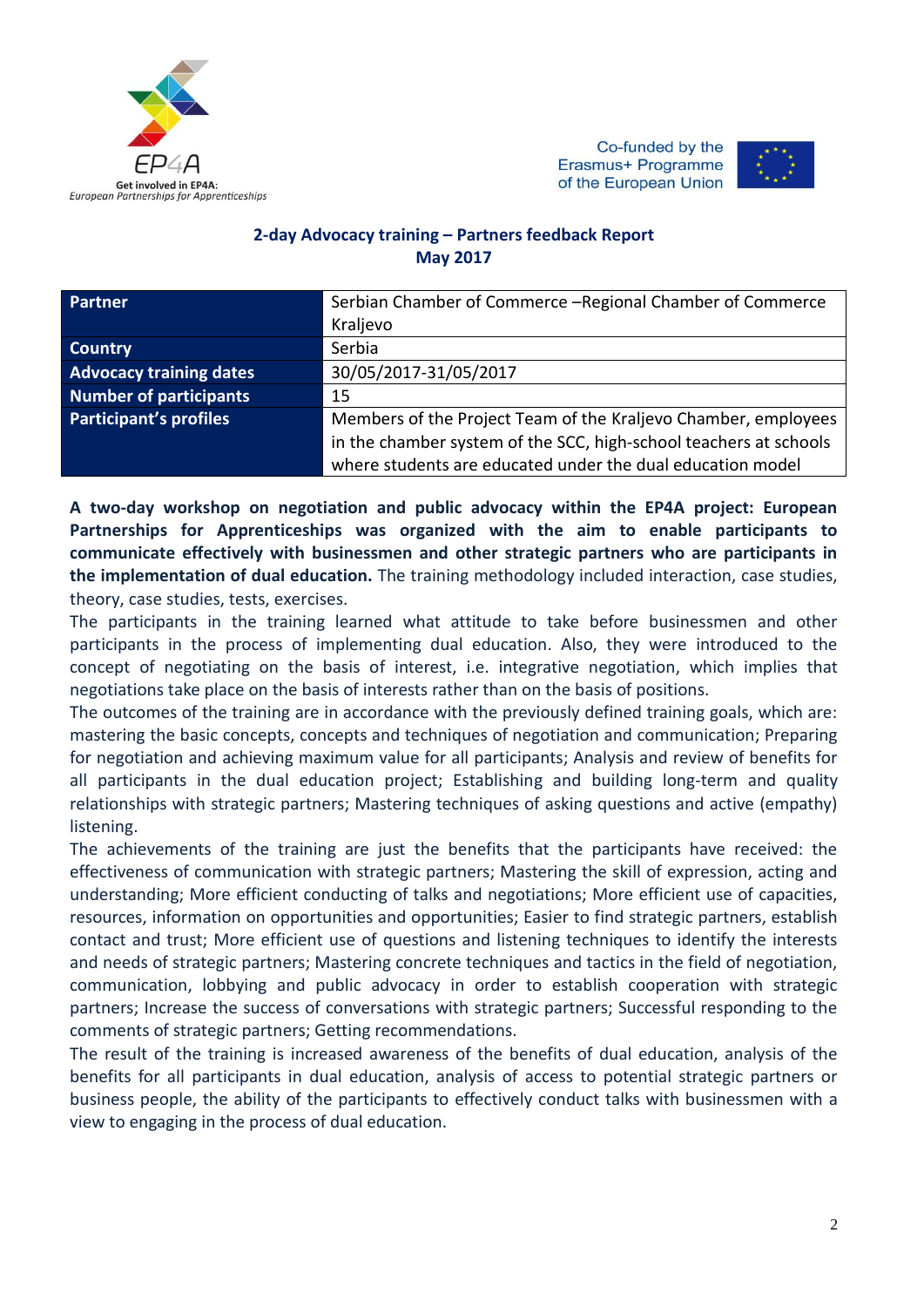

Co-funded by the Erasmus+ Programme of the European Union



In the phase of providing the two-day training, the organizers did not have any difficulties in implementing the training, as training was provided to institutions that had expressed interest in additional training in order to solve problems in trainee education. The chambers of commerce have a great interest in getting the staff through the secondary professional education and performing practical training, who are fully qualified for the labour market, because it will also get healthy companies, and the teaching staff who had the opportunity to learn more in the two-day training is interested in gaining as high quality and stable business subjects as it will attract more students.

The follow-up actions the participants plan to implement in order to achieve the objective of the EP4A project are: active promotion of the importance of implementation of dual education and professional practice; Actively raising awareness of the necessity of professional practice; Pointing out the benefits to businessmen; Organizing and participating in public debates, conferences, meetings of expert meetings with the aim of promoting dual education and the necessity of inclusion in it; Organizing lectures and presentations on dual education in order to provide the necessary information to business people and bring the concept of professional practice closer; Active monitoring of good practice; Personal visits to businessmen and potential strategic partners; Connecting and testing all participants in the process of implementation of dual education and pointing out the necessity of equal involvement, networking, support and goodwill all together; Promoting the need for partnership relations; Organizing a series of campaigns in order to promote professional practice.

Dissemination has been carried out on several levels. To begin with, dissemination was carried out at the regional level since the participants of the training came from several cities. Dissemination was carried out at the local level as the project is an indispensable topic in meetings, conferences and expert meetings within the Chamber, but also in communication with strategic partners. An international dissemination was carried out, as media visibility was provided by television MELOS, whose program is broadcast worldwide. Also, the announcement of the training was done on the Chamber's website, and during the training all participants received promotional material (pencil, folder, flyer) related to the project, and a banner was provided, which additionally contributed to the visual identity of the project. In this way, the dissemination of the project ensured its good visibility, which further strengthened the performance and success of the project.

Training quality was provided by the engagement of a professional lecturer. Lecturer Dijana Caric was assessed as the highest possible rating by the participants, as well as the seminar itself that fulfilled the expectations of the students.

In addition, the involvement of stakeholders and/or potential strategic partners has been ensured in order to get acquainted with their own benefits and benefits of inclusion in the project. In addition, there was the possibility of a one-month consultation with a lecturer on issues related to negotiation, communication, lobbying, public advocacy and establishing cooperation with potential strategic partners.